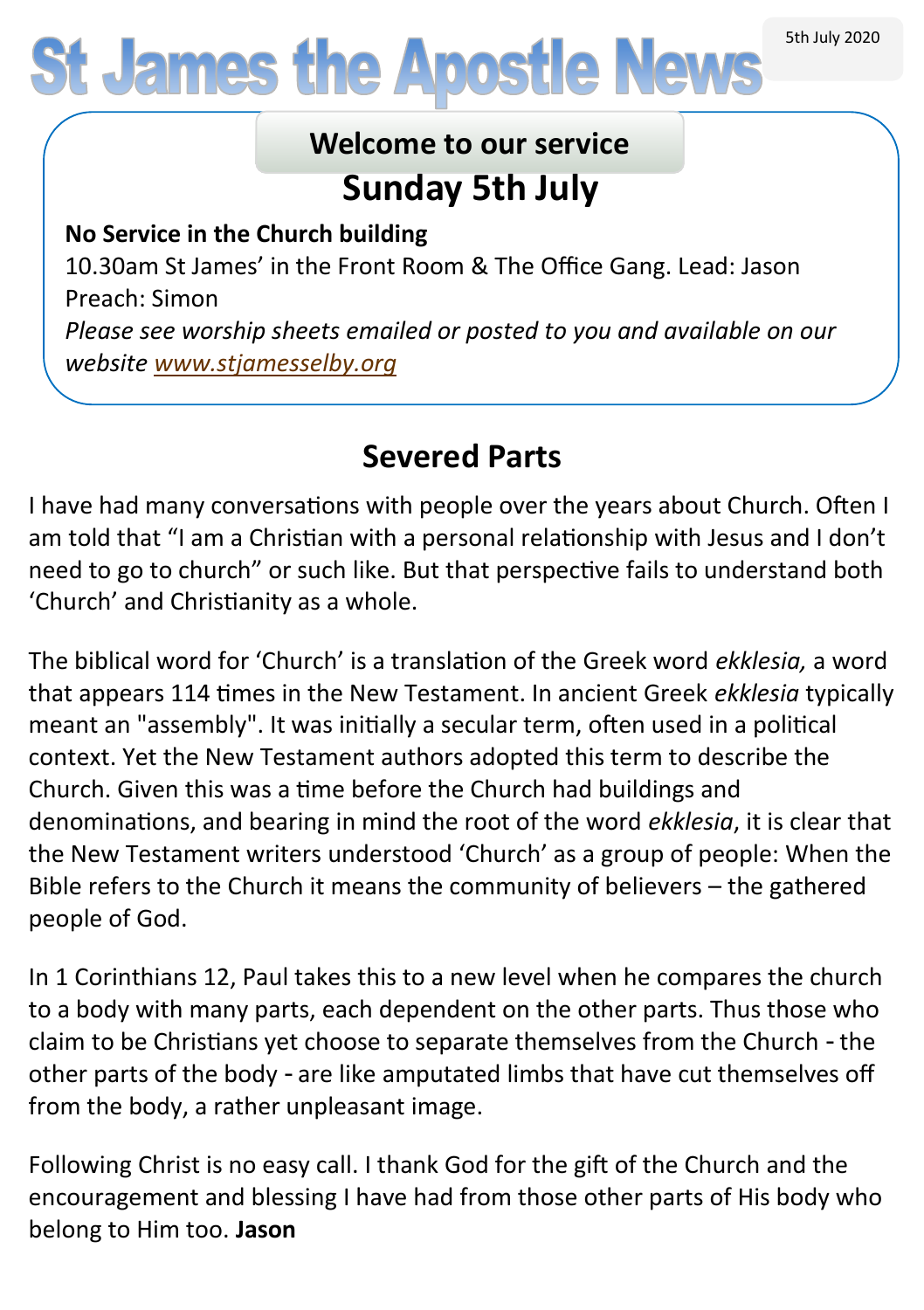#### **Notices**

The Prime Minister announced that churches may re-open for worship from 4th July. We are conducting an extensive Risk Assessment and are fully considering all that is needed to fulfil the current requirements for meeting. **For the present we will not be resuming Sunday services in the church building** until further notice. It is important that the timing of our re-opening is right for the whole congregation and ensures that we can offer everyone a safe place to worship. **Jason**

**After Church Coffee continues this Sunday** via Zoom from 11.45am-12.15pm this Sunday after our Front Room worship. The link for the Zoom meeting is as follows: [https://zoom.us/j/92320826468?](https://zoom.us/j/92320826468?pwd=WnZ3YlNRdVBHTkFSendzM2xNb2EzZz09) [pwd=WnZ3YlNRdVBHTkFSendzM2xNb2EzZz09](https://zoom.us/j/92320826468?pwd=WnZ3YlNRdVBHTkFSendzM2xNb2EzZz09) Meeting ID: 923 2082 6468 Password: 510470 **Jason** 

**Dynamic Dan** now has his own **Facebook page DynamicDanMagic**, so do have a look and pass on the fun to your friends and family.

**Edge Kids' Club**. Edge have created a new individual Facebook page that can be found at fb.me/EdgeKidsClub.

Orders of service can be downloaded from [www.stjamesselby.org](http://www.stjamesselby.org) with links to videos on our 'St James Selby' Youtube channel.

**Giving to St James' while we are unable to meet.** Being prevented from meeting on Sundays and having all our hall hires cancelled will have a serious impact on our church finances. If you usually give via the church plate on Sunday mornings we would be really grateful if you would be able to set your usual giving aside until we are able to meet again. Alternatively, if you are able to give electronically, please contact our treasurer, Brian Wade via [treasurerstjamesselby@gmail.com](mailto:treasurerstjamesselby@gmail.com) . Our bank details are *Name:* St James Parochial Church Council *Sort Code:* 20-99-56 *Account no.* 10313246. I am aware that for some the impact of the current crisis will have an effect on their finances and appreciate that not all will be able to give as they might like. Thank you for your ongoing support in this way.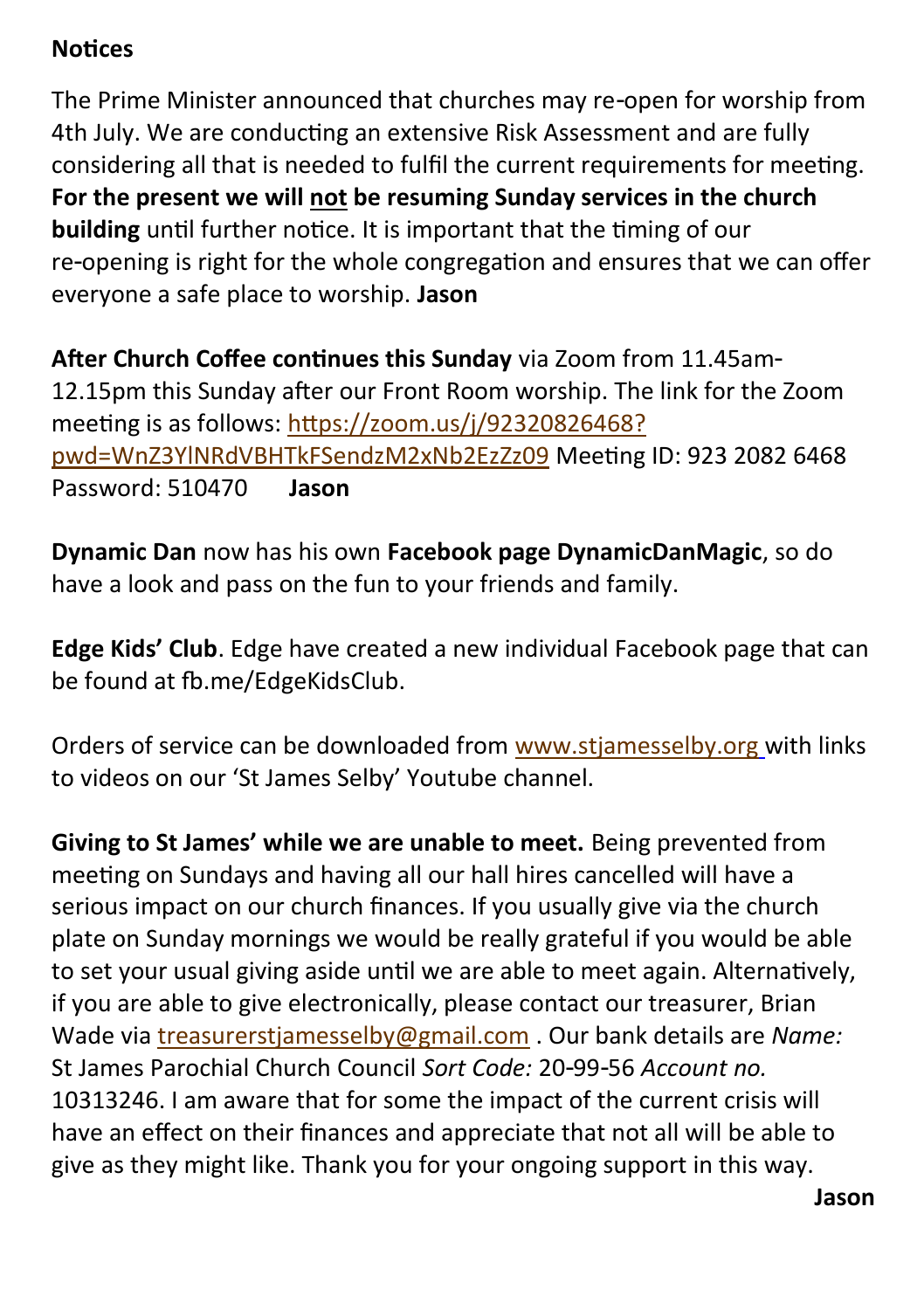#### *Services Ahead*

12<sup>th</sup> July St James' in the Front Room. Lead & Preach: Jason

19<sup>th</sup> July St James' in the Front Room. Lead: Jason, Preach: Jill 'The Start of the Church in Europe' Acts 16:6-12; 25-31

| <b>The Week Ahead</b> |                       |  |  |
|-----------------------|-----------------------|--|--|
| Thursday & Friday     | Jason on Annual Leave |  |  |
| Saturday              | Jason's Day Off       |  |  |

#### *Please pray for:*

**Sharon Ryder** who has just returned home from hospital and has terminal lung cancer.

**Angus Wilkinson** who suffered a heart attack last week and is now recovering at home.

**Bishop Stephen Cottrell** as he prepares for becoming the next Archbishop of York this month.

**Luca,** a local three-year old boy with cancer, and has a series of treatments. He has just started immunotherapy which will continue into the autumn. Please pray that this treatment will be successful so he becomes totally cancer free. The family have expressed thanks for our prayers for Luca.

Clare Durling's mum, **Linda.** Pray that she will remain cancer free.

**For Margaret Shackleton's daughter, Andrea,** who is being treated for a condition that can cause blindness. Please pray that the Lord will work in whatever way is necessary to enable her sight to be saved.

**If you have any prayers you would like the church to pray for at this time why not send them into the news sheet.**